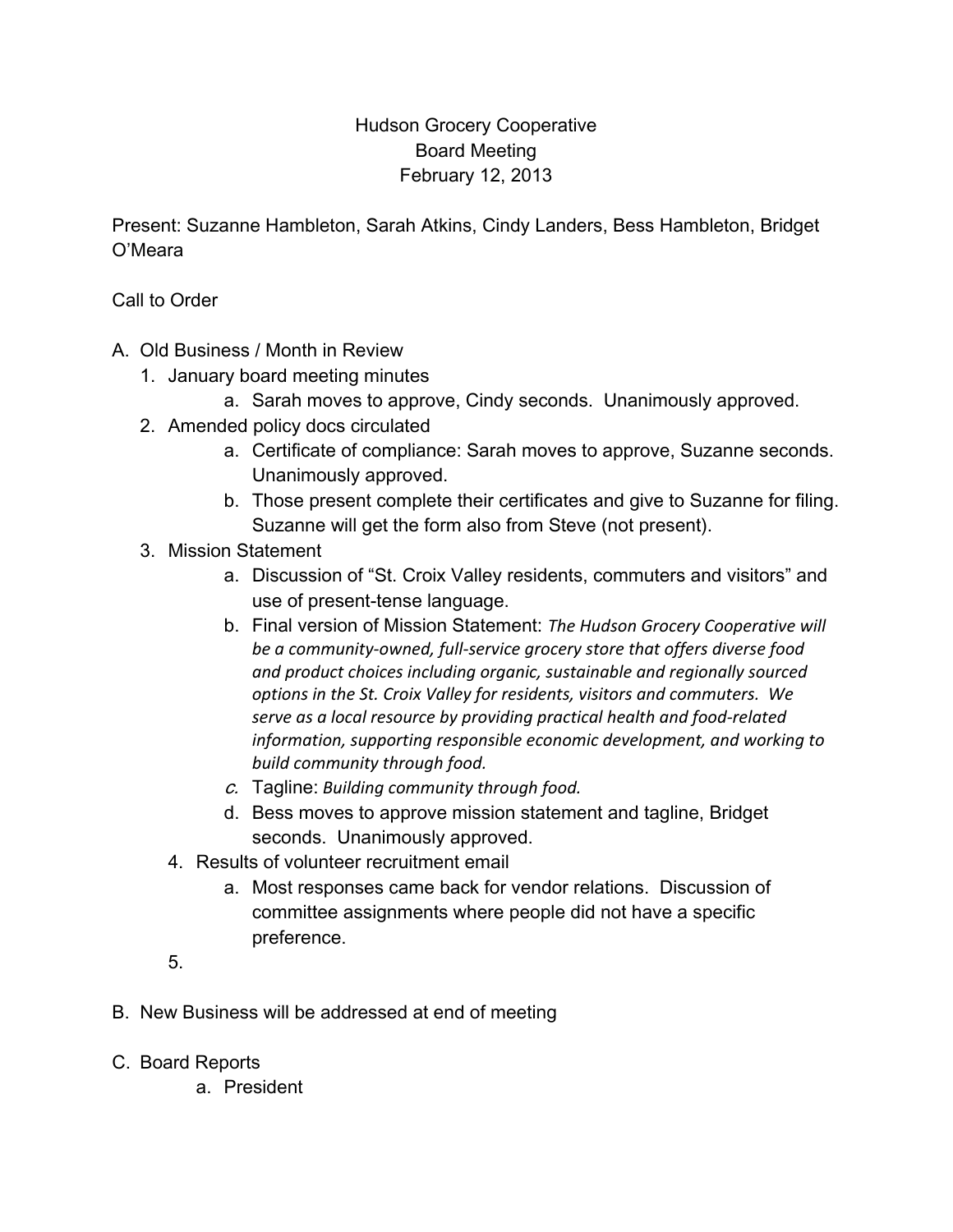- i. We have 101 owners, and Facebook page now has 315 followers. Daily website hits average 37.3, down from December and January.
- b. Vice President will discuss under Marketing / Vendor Relations
- c. Treasurer
	- i. No present budget report. Sarah has been straightening out the books from what the accountant left us with. We will re-do taxes to get last year's straightened out, and looking forward will be able to produce monthly budget report.
	- ii.Sales tax filing completed.
- d. Secretary nothing to report
- e. Other Directors nothing to report

## D. Committee Reports

- a. Steering Committee
	- i. Written report provided
	- ii.100-member party will be 3/14, Sam Salter will play
	- iii. Tickets purchased for Up & Coming, Up & Running Conference for Suzanne and Cindy.
	- iv. Discussed marketing analysis. Suzanne would like to move forward with market study, rather than waiting for 300 members as previously discussed. Discussion of resources available. We'll discuss this further
	- v. Cindy has an attorney acquaintance in River Falls who works with cooperatives who we may want to consult with. Also discussion of seeking involvement from Kelly Cain.
	- vi. Action items:
		- 1. Charter Edits discussed and incorporated. Cindy moves to approve, Sarah seconds. Unanimously approved.
		- 2. Suzanne as Chair Bess moves to approve, Bridget seconds. Unanimously approved.
- b. Marketing
	- i. Written report provided.
	- ii.Alex Stoehr is going to take over social media. We have given here themes for each month to work with. She will run Twitter and Facebook. She will not be generating content for the blog but will update other social media with blog updates.
	- iii. Suzanne will continue to draft newsletter, and goal is to send out Friday after each board meeting.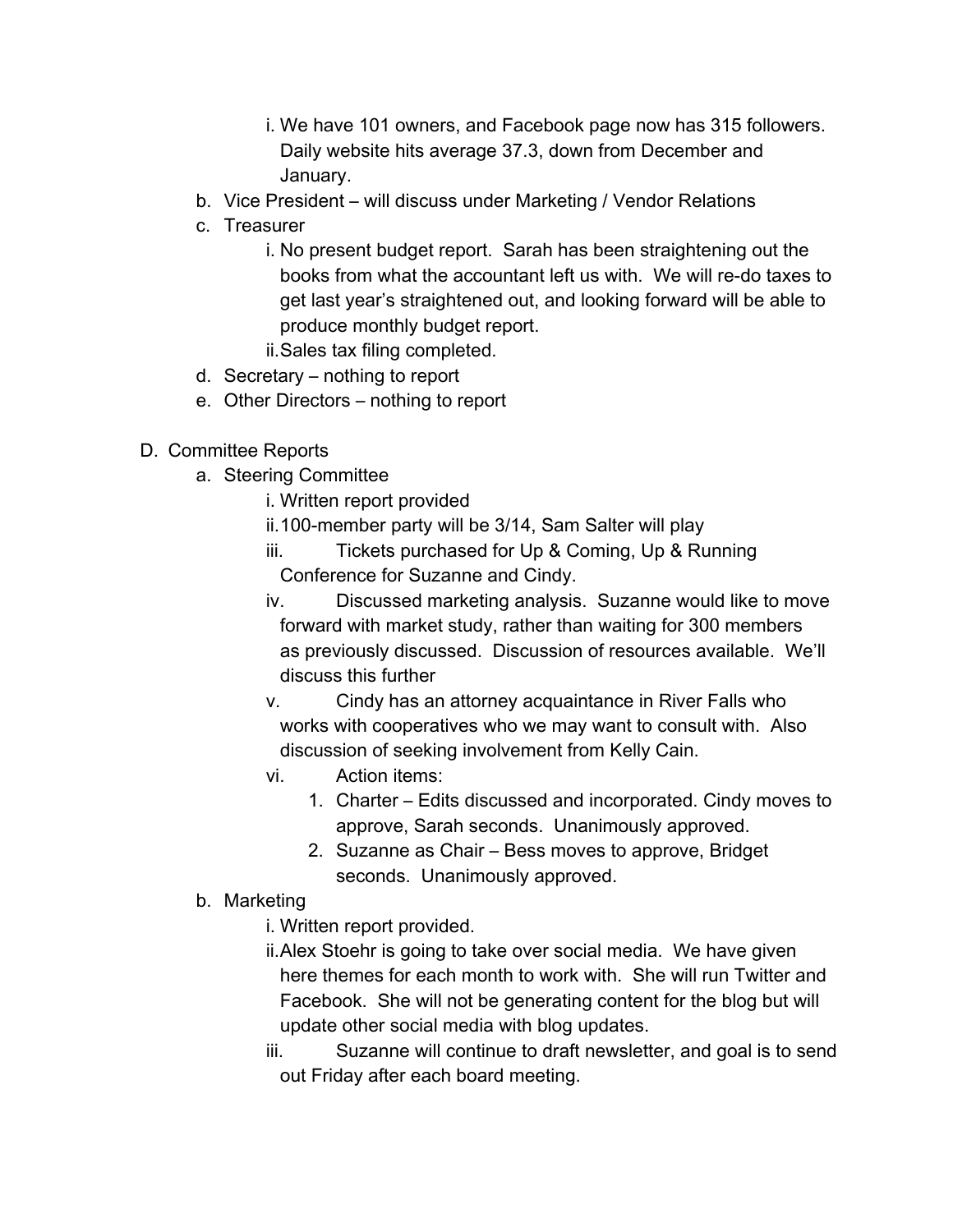- iv. Promotional materials Rachel Hambleton will work on thank-you cards and greeting cards. Also working on tri-fold brochures; our go-to graphic designers haven't been in touch, so we may branch out to seek some other involvement, but we do have a template mocked-up to work with which just needs language.
- v. Events coming up
	- 1. Next Wed 2/20, Cindy will hold first trial home party using her book club, and will get feedback from then. Suzy Fallon is working on script. Discussion of whether we can arrange a discount with vendors who will provide local foods to feature at the home party.
	- 2. 100-owner party will be at American Sky taproom on March 14, 6:30 to 9:00 p.m. Sam Salter will play. Rachel Hambleton will work on an invitation / flyer design. May provide gift bag or raffle prizes. We can't sell anything onsite, so unfortunately can't sell t-shirts. Discussion of budget for this event. Sarah suggests that we ask people to RSVP just to give us some idea on attendance, and Cindy adds that American Sky would like this as well.
	- 3. Suzanne suggests a "coffee with the board" monthly event. This might be a way of being in touch with prospective or existing members.
	- 4. Public info meetings will be scheduled for April, July & October. Parties will happen in May for anniversary and November for owner meeting.
- vi. Current goal is to have 200 owners by the May anniversary party.
- vii. No committee chair assigned Suzanne will head it up in the meantime.
- viii. Discussion of committee charter.
	- 1. Ancillary discussion arises regarding continuation of committees and sharing of information and documents, making sure that information is preserved and accessible. Discussion of shared Google Drive and Calendar.
- ix. Sarah moves to approve charter as edited, Cindy seconds. Unanimously approved.
- c. Finance and Ownership Sarah anticipates report next month as committees get off the ground.
- d. Vendor Relations